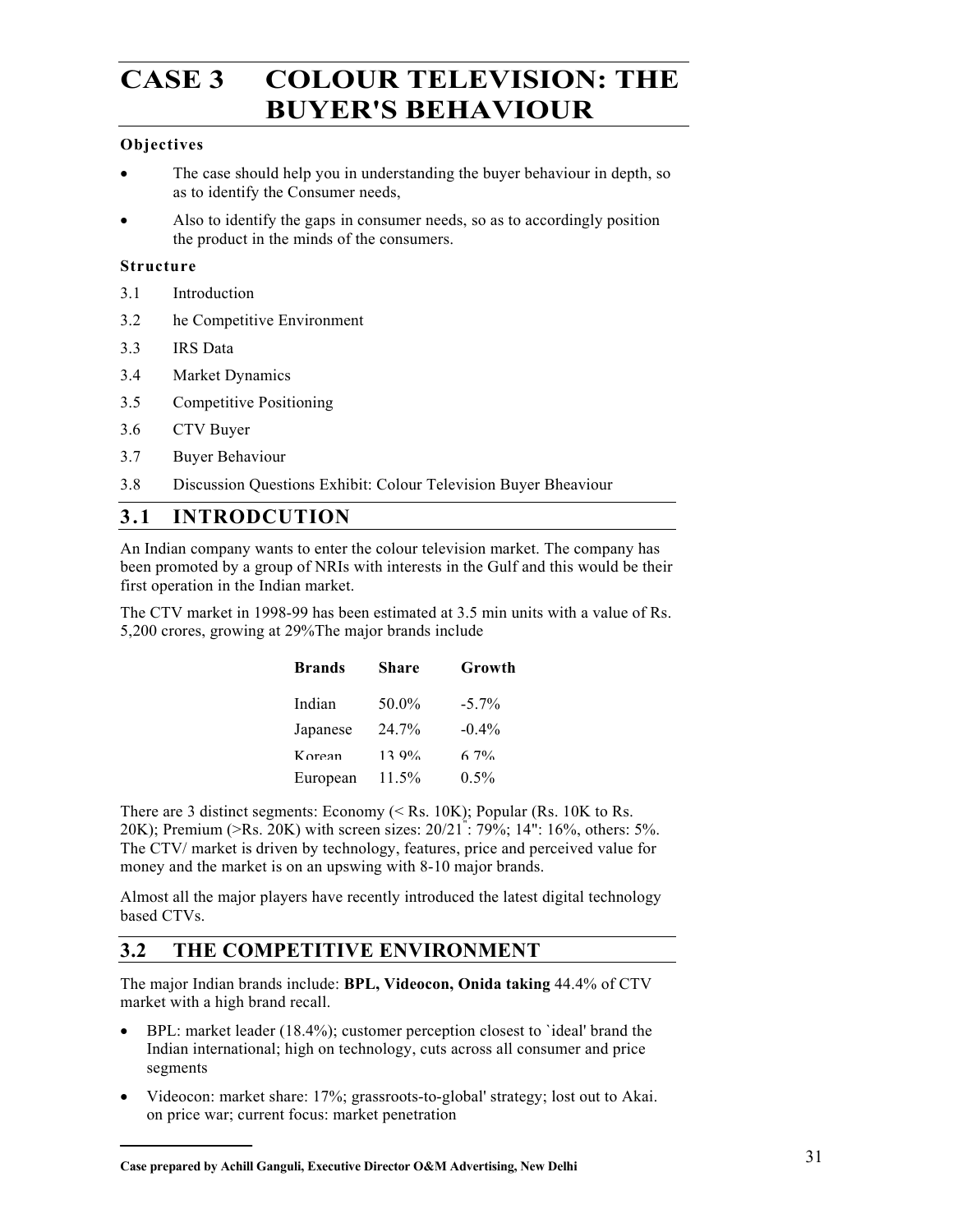Case Studies • **Onida**: 'neighbour's envy, owner's pride'; high visibility; perceived to be low on technology and is the longest survivor in the CTV market today. technology and is the longest survivor in the CTV market today.

The major Korean brands include

- **Samsung:** latest global technology, advance.: features; perceived to be exciting'; enjoys a high 'conversion rate'
- **LG:** strong 'India commitment' ; innovative features;aggressive advertising and promotion; low ownership and word of mouth
- **Daewoo:** dealer supported; excellent picture & sound quality; low on durability and promotion
- New features: technologically superior' (to Indian brands) market perception with the Korean segment, a relatively late entrant and the only growing segment.

The major Japanese brands include

- **Sony:** the 'most aspired for' CTV but high price leads to low actual purchase,
- **Panasonic:** overall excellent quality, low awareness, poor dealer support and word of mouth
- **Akai & Aiwa :** created market stir and new dynamics with aggressive pricing and promotional strategies
- These brands are perceived as best technology, wide product range offer, global and Asian dominance, with Akai and Aiwa creating a price war in the category

The major western brands include

- Philips: one of the first MNC brands; high overall brand awareness and 'old loyalties'; aggressive attempt to 're-establish' market dominance, high-end models (Plasma, etc.)
- Thomson: trusted name; exceptional quality; good dealers' stock the brand; low awareness and ownership
- These brands are fighting a loosing battle amongst the Asian tigers

## **3.3 IRS DATA**

- 21% of urban households own CTVs (rural 2%); urban share: 79%
- Amongst urban C&S households, only 49% own CTVs (rural: 10%)
- 20% CTV ownership amongst nuclear families
- **CTV ownership**: SEC Al: 70%; SEC B2: 36%; SEC C: 22%
- **Pop. strata:** > 40 lakhs : 32.5%; 5-10 lakhs : 21.2%; 50K-llakh : 15.7%; rural > 5K : 6.3%
- CTV decision: Jointly : 64%, CWE : 29%

## **3.4 MARKET DYNAMICS**

- 30 year history of brands that 'lived and died'
- Market peaks during festive and marriage season, major global and national events, etc.
- Market highly price and promotion sensitive (exchange offers, cricket and event related promotions, etc.)
- High noise levels and clutter (Est. advertising spend: Rs. 230 crores); high brand awareness; by & large feature led communication
- CTV: a rational, pre-meditated purchase decision
- Increasing C&S penetration: 1995 : 22%, 1997 : 34%, 1999 : 44%
- Growth of regional channels, sports channels, Zee, etc.
- DTH expected to create another ` revolution'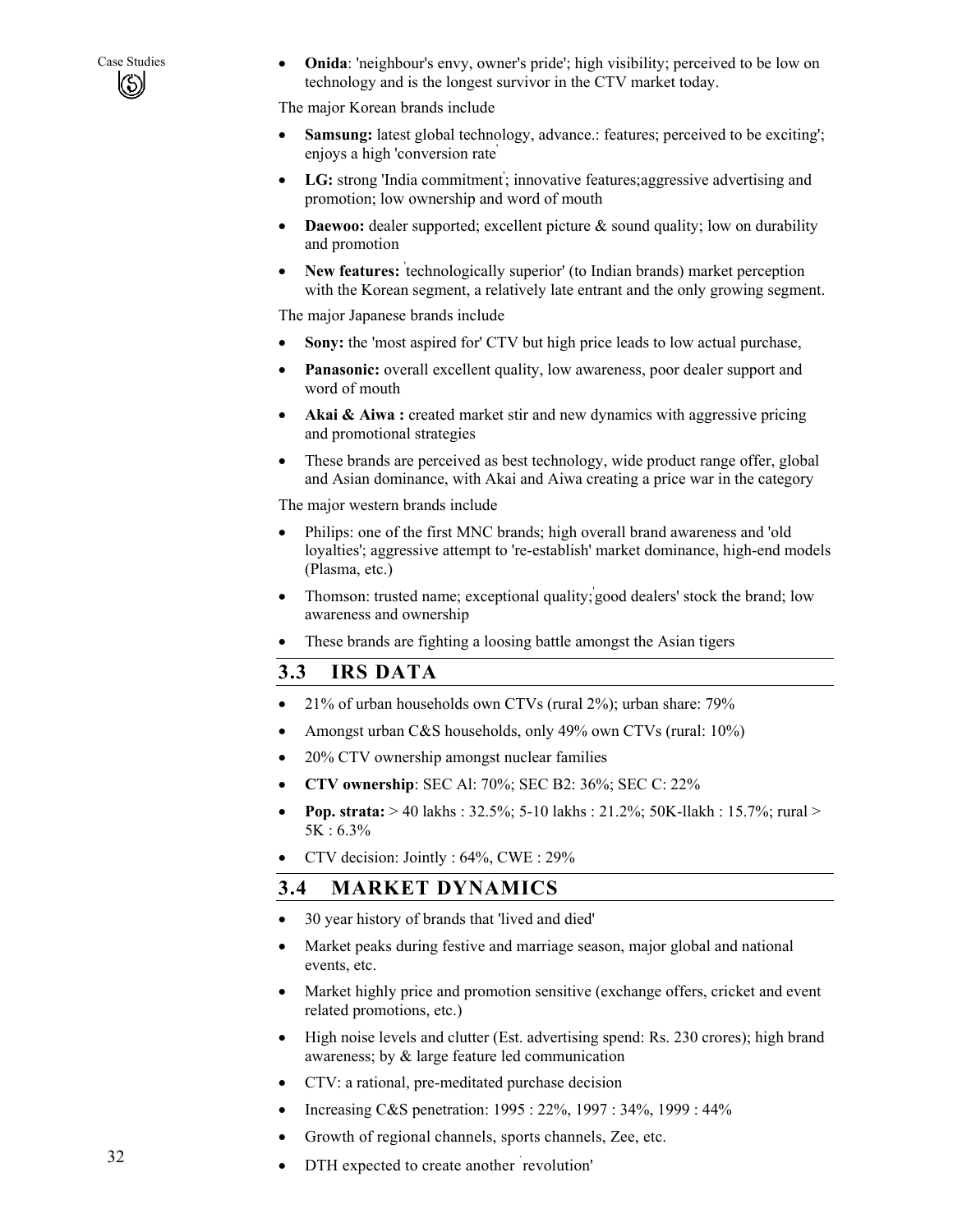- Convergence of technologies; the single window solution, Colour Television
- The market dynamics are changing; margins are being hit by increased price
- sensitivity thereby reducing the `secondary market'
- New technologies like digital technology, flat screen, HDTV, VGA TV, etc, have
- recently been introduced in the Indian market
- Technology is perceived as better performance and viewing experience
- CTV buyers depend on dealer word on new technologies; features get `confused' with technology
- International technology is perceived to be superior (Japanese and Korean are the benchmarks); Indian technology based mostly on Japanese tie-ups and without foreign tie-up, the Indian brand is not considered premium
- Chinese technology and brand (Konka) has recently been introduced in the Indian market
- Proliferation of consumer finance companies making finance easily accessible Price erosion in all price segments
- Growth arising through up-gradation from B&W to CTV, single ownership to 2 or more CTVs per households, and up-gradation from small screen size to large screen sizes

#### **Screen Sizes**

| <b>Screen</b> | 1997 | 1998 |
|---------------|------|------|
| 14"           | 14%  | 12%  |
| 39%           | 37%  |      |
| 41%           | 43%  |      |
| >25"          | 6%   | 8%   |

## **3.5 COMPETITIVE POSITIONING**

- BPL: Believe in the best
- Videocon: Bring home the leader Onida: Ever seen a television like this
- Sony: It's a Sony
- Panasonic: The world prefers it
- Akai: Redefining the value of the Rupee
- Aiwa: Rules your senses. Rules the world
- Sansui: Better than the best
- Samsung: Challenge the limits
- LG: Face of the future
- Daewoo: The next generation
- Phillips: Let's make things better
- Thomson: No. 1 in USA

## **3.6 CTV BUYER**

• SEC A, B & C households across all town class and in certain rural markets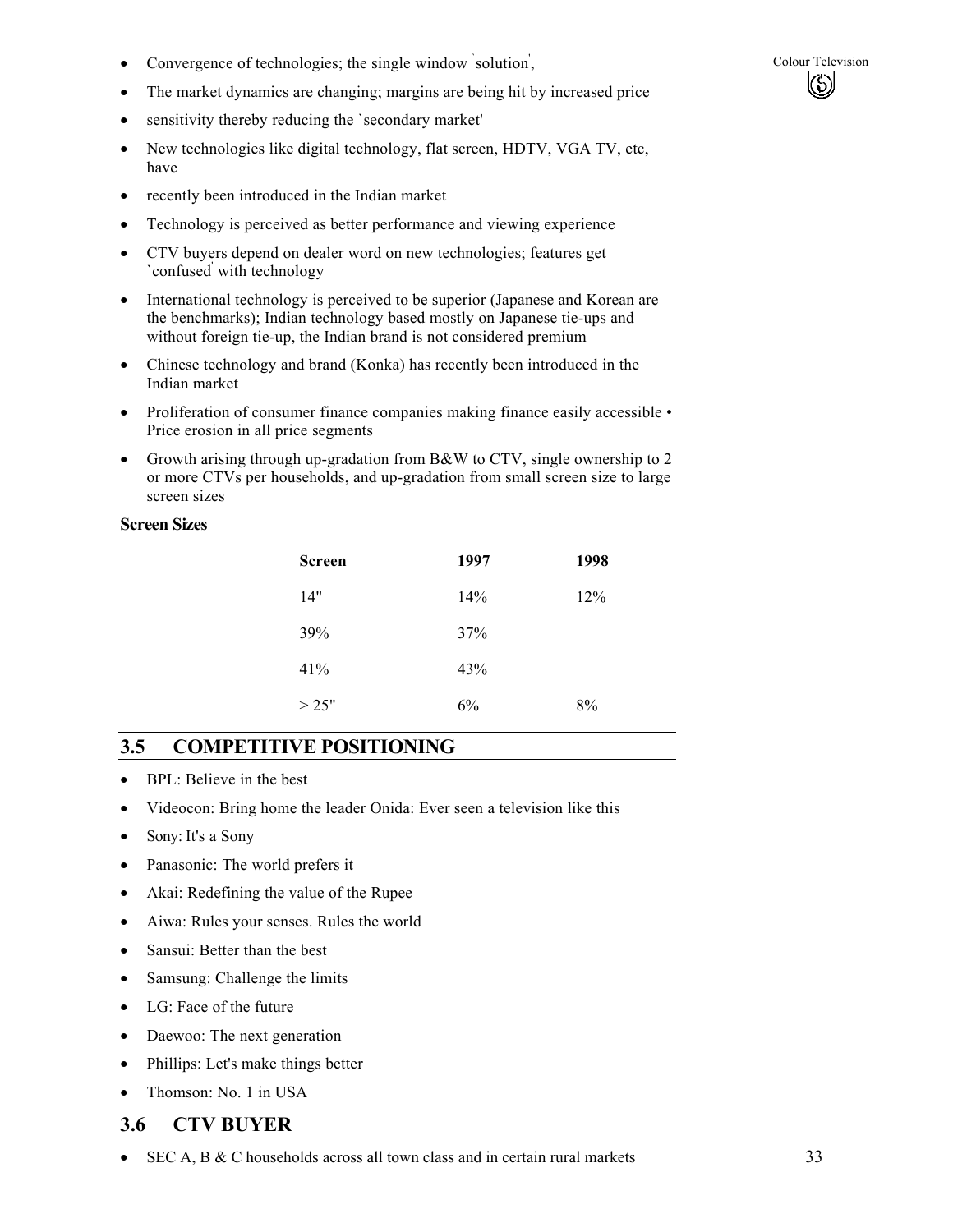

- Case Studies **3 segments:** B&W to CTV (52% and price driven); CTV to CTV (28%); new CTV buyer (20%)
	- 48% aware and brand conscious
	- Entertainment the driving factor
	- Initial decision by all members of household
	- Actual purchase by both male and female heads of household
	- Quick purchase once decision taken to buy/replace the set

## **3.7 THE BUYING BEHAVIOUR**

- Consumer mostly focussed and clear on what brands he wants to choose from
- Brand salience very important to be in the first consideration set, as also word of mouth and friends/relatives experience
- Starts with 4-5 brands, checks out with friends and relatives, short-lists to 1.8 (average) brands which are examined at dealer level with respect to feature, price and promotion offers
- 40% of all CTV buyers end up buying the brand they had in mind at the outset with 48% having a clear preference for a single brand, 31% looking at 2 brands
- Dealer 'hopping' has reduced and dependence on press advertising increased in the decision making
- Buyers usually make a trade-off on price and features
- Factors influencing brand choice: CTV looks 64%, popularity 44%, company reputation 40%, brand available at most 'favoured dealer' 37%, latest model 36%, word of mouth 33%, friends/relatives recommendation 32%, dealer recommendations 29% features highlighted 28%
- Brand perceptions: Company reputation BPL 32%, Videocon 21%, Philips and Onida 19% each; international brand: Sony 21%, followed by Samsung, Thomson, Akai, LG
- Brand preference

|            | Considered seriously for purchase | Most Favoured Brand |
|------------|-----------------------------------|---------------------|
| <b>BPL</b> | 44%                               | 23%                 |
| Videocon   | 25%                               | 6%                  |
| Onida      | 22%                               | 8%                  |
| Philips    | 15%                               | 6%                  |
| Sony       | 15%                               | 8%                  |
| Akai       | 14%                               | 3%                  |
| Samsung    | 12%                               | 3%                  |
| Pansonic   | 7%                                | $2\%$               |
| Thomson    | 7%                                | 2%                  |

• Conversion ratios (awareness/being considered to purchase):

Videocon : 64%, BPL : 48%, Onida : 45%; Akai and Samsung : 69%, Philips 53%, Sony : 27%.

## **3.8 DISCUSSION QUESTIONS**

1 What should be the Entry Strategy for the NRI promotors?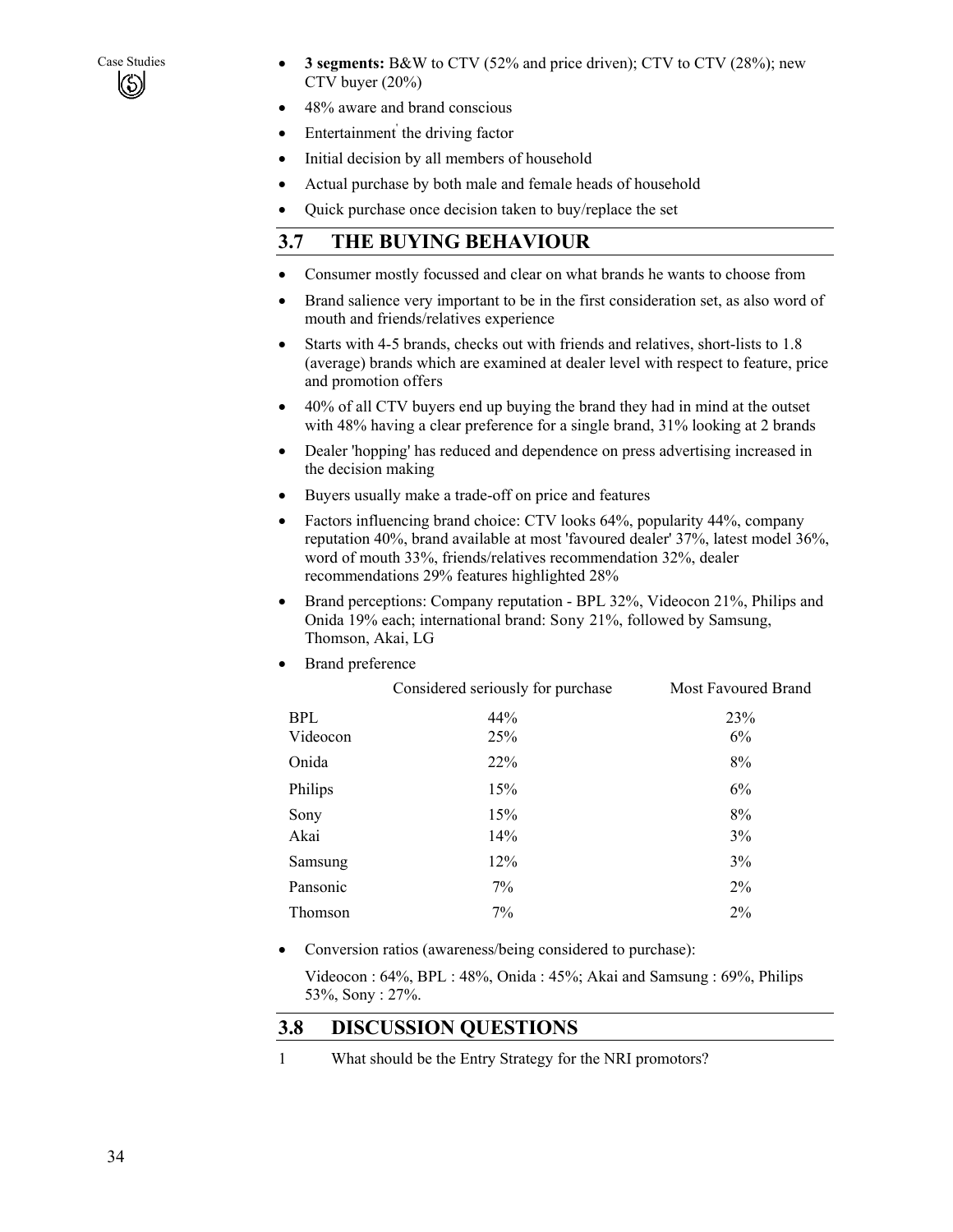- 2. Identity the gaps in consumer needs which the NRI promotors can aim at. Colour Television<br>3 Suggest an appropriate brand Positioning strategy for the new brand ( $\bigotimes$
- 3 Suggest an appropriate brand Positioning strategy for the new brand

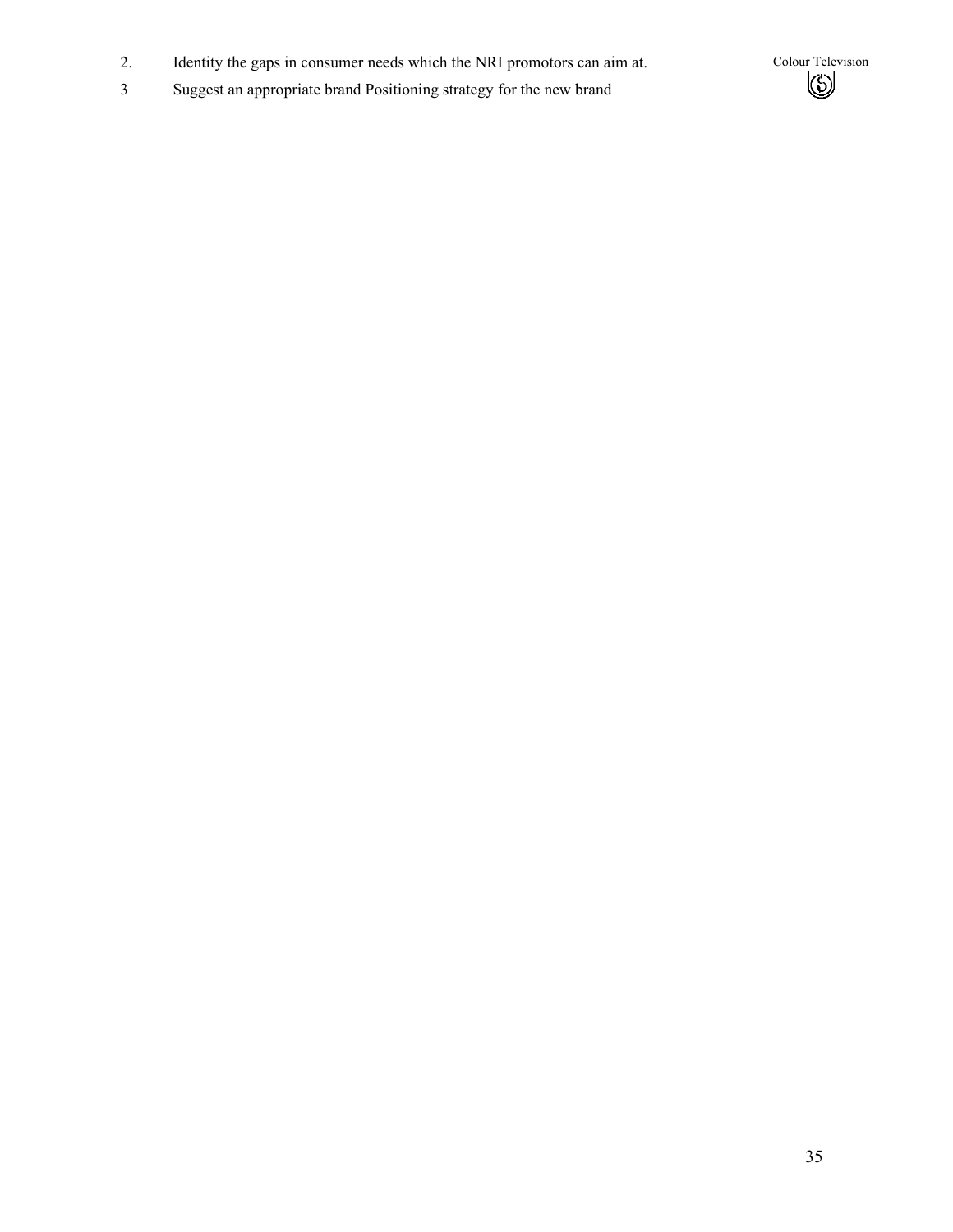## **COLOUR TELEVISION BUYER BEHAVIOUR**

The sampling was by brands and the findings are weighted by the sales of various brands during the study period. However, we have 52% of the CTV buyers as those shifting from B/W sets, 28% as those replacing CTV or buying an additional TV and 20% of them as those buying a TV for the first time. These figures match the estimates of the contribution of these segments to the total market for CTVs. Therefore, we can be very confident about the sample being representative of the CTV customers.

The exchange offers have directly expanded and the CTV market by little over 4%. However, their impact on advancing of purchases is difficult to guage.

Totally 64% of the buyers had in mind a brand that they preferred to buy, at the very outset. This is an increase from the 49% registered in 1995. The search process is common across all buyers. But the indications are that the search process is very short and once the decision is taken, the purchase takes place very quickly.

Nearly, 40% of all CTV buyers land up buying the brand that they had in mind at the outset. This is the segment that is clearly influenced only by friends/relatives and the advertisements. While contacts with dealers is possible even before the final decision to buy, this segment is likely to have been influenced the least by the dealers in terms of brand choice. That leaves 60% of the others who either decided on the brand to buy after going into the search mode or changed the brand they originally had in mind after going into the search mode. Virtually, every one in this segment is influenced substantially by the dealers.

As many as 48% of the CTV buyers have a clear preference for a single brand. This preference is such that they don't seriously evaluate other options at all. Focus on a single brand to the exclusion of the others happens in the case of those who decide on the brand after they decide on buying a CTV. To visualize this process, we only need to think of those who see a brand at a friend's place and develop a preference for it or those who simply go by the brand that a friend or a dealer suggests without going into the merits and demerits of the brand vis-a-vis others.

The point here is that the focus on a single brand could be influenced by friends, dealers as well as advertisements. A clear example of this influence of advertisements is the person responding to a fabulous offer from Akai.

The other 52% of the buyers evaluate two or more brands seriously before finally buying a brand. The overall average of the number of brands seriously evaluated is only 1.8.

There has been a increase in the number of brand options available to a CTV buyer in India since early 1995, both by way of actual availability as well as wider awareness of availability.

Given the large number of highly credible and exceptionally attractive offerings, the expected outcome would have been confusion, indecision and difficulty in choosing one. But on the contrary, the CTV buyer today seems to be clearer and more focussed on what he wants, than what he was in 1995. 64% of the buyers in 1997-98 had a specific brand in mind at the outset, as against 49% in 1995-96. We have 48% of the CTV buyers shutting out everything but a single brand and an average buyer considering just one other brand besides the one he ultimately buys.

#### Number of brands considered by CTV buyers



The possible explanations for this puzzling behaviour are as follows: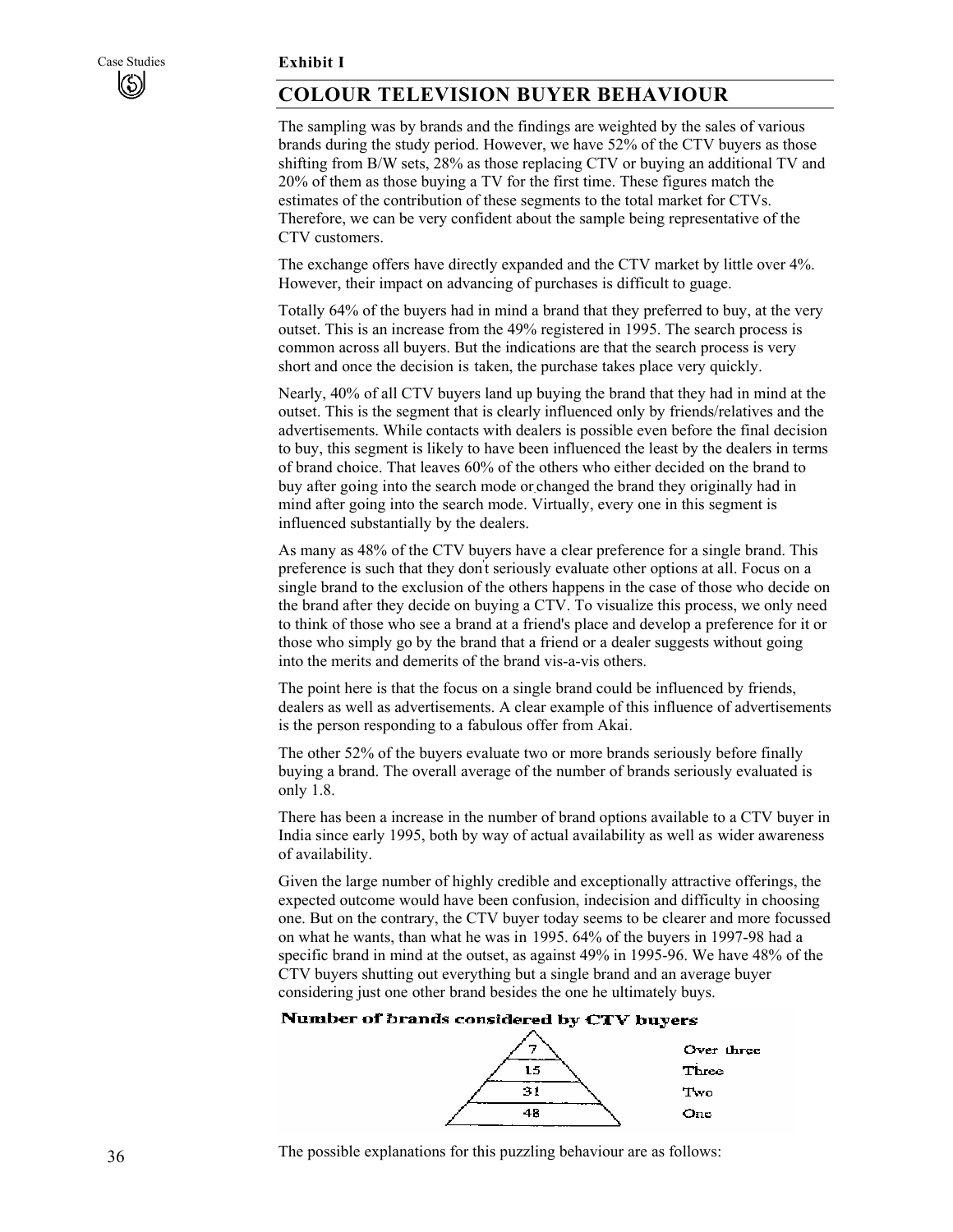a) The CTV buyer has become more aware of the fact that he has a range of world Colour Television class brands and proven Indian brands to choose from. Therefore, the risk perception related to buying a " lemon" has diminished dramatically.

 He knows that he will not go very wrong on any of the major issues if he chooses any of the host of reputed brands that are on offer.

- b) The finding in 1995 was that the cost of a CTV set was no more being seen as a substantial investment, as CTV purchases had become "common place" . This tendency would have been further reinforced in the normal course itself. With the dramatic drop in prices and the availability of large screen and feature-rich sets at prices inconceivable in 1995, the buyers are aware that they are now getting better sets at lower prices. This has further reduced the risk perceptions.
- c) The most dramatic change in the CTV field since early 1995 is the amount of information that is being made available to the buyer. The CTV buyer in 1997-98 was bombarded with a wide range of propositions which offered complete information to him, up front. It was not just Akai which did this, though their's was possibly the most dramatic. Every major brand in the country made attractive offers through advertisements which had complete information on what was being offered. A large number of CTV buyers responded to these offers. Such people did not have to go deal/bargain hunting from one dealer to another because the same offer was available with a host of dealers and these dealers were always identified in the advertisements. Considering this, it is not surprising that shop-hopping has come down further and the dependence on press advertising in decision making has increased.

Contrary to the widely held perception in the CTV marketing circles, 70% of the CTV buyers visit only one shop in buying a CTV. It was 66% even in 1995. This is not really as surprising a finding as it can be made out to be, as the following shows.

- i) As explained above a sizeable chunk of purchases of CTVs are in response to upfront offers made by manufacturers directly to customers. The price is the key aspect of these offers. The dealers are identified in the ads and all that the customer has to do is to pick the most convenient deale -among those referred to in the ad.
- ii) The dealer have always made their own offers. So for those who respond to these offers, there is no need to go to other dealers.
- iii) Then we have the tendency of the-customer to go to a known dealer for advise or for a good deal or for instalment purchases. Then there are those dealers who are known to offer the best price and the dealers who offer the widest range. There are again reasons why specific dealers are chosen. And once such rationales come into play the question of going from one dealer to another does not arise.
- iv) In smaller cities and towns, as well as in villages, the credible dealer options will, in most cases, be only one.
- v) The dealers, now, are acutely conscious of the fact that a mistake in the offer they make to the customer could lead to not only a loss of that customer; it could also be a loss of many others that the customer may influence. Therefore, the dealers monitor the market prices closely and ensure that their best offer is truly competitive. Many in fact display their best offers openly. This openness, together with the other factors drawing the cutomer to a specific dealer, makes it unnecessary for the customer to go to many dealers.

But we must remember that as many as 30% of the buyers do go to more than one shop and it is too sizeable a segment for anyone to ignore.

The natural corollary of the above changes is that a larger proportion of the buyers are buying brand that they most favoured at the outset. In 1997-98 as many as 39% of buyers bought the brand that they most favoured at the outset as against 25% in 1995,

As for the overall structure of the purchase process there aren't any dramatic changes. The CTV buyers still go into a search mode after deciding to buy: The dominant influences are still friends/relatives, dealers and advertisements in that order. But there are changes

beyond the basic structure. The dependence on advertising, especially newspapers, has increased substantially. The extent of consultation/search has become limited.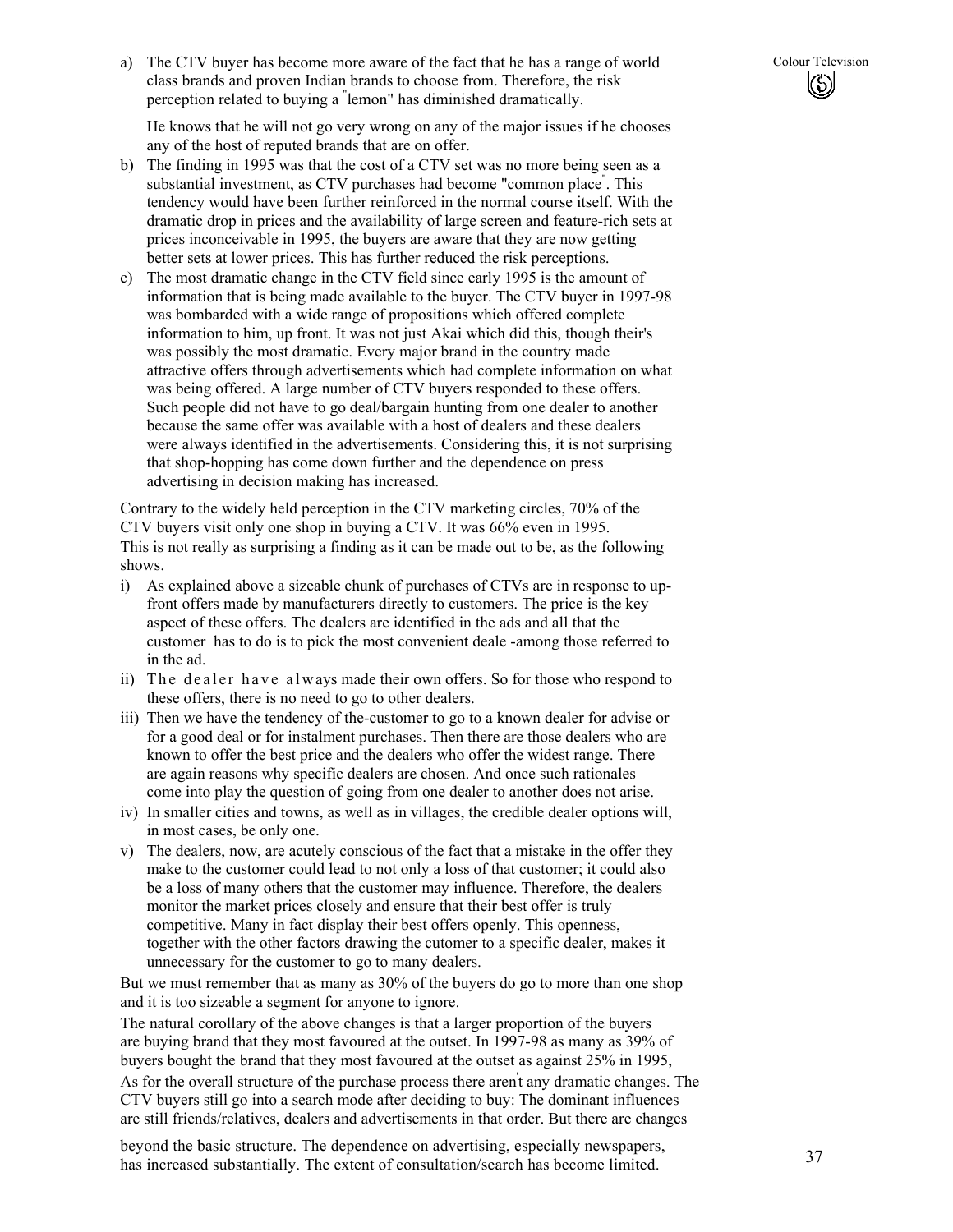$\left(\mathcal{S}\right)$ 

Case Studies The number of those who decided quickly and/blindly on the basis of just one consultation with a friend or a dealer has increased dramatically.

> The implication of all this is that every CTV buyer simplifies the choice process to match his ability to evaluate. This does not mean that all those who considered only one brand are least capable of evaluation. There are those who think that the purchase of a CTV is no big deal and they could purchase the first brand that seems interesting without going very wrong. Most of those who respond directly to offers from brands will be those of this kind. Then there are those who realize that the options are too many and the evaluation is too technical for them to handle and do one of simply imitating a purchase by someone they trust or buy that which is suggested by someone they trust.



If we take this logic forward, the proportion of those who won't look beyong a single brand will only increase in the future.

The emphasis on that which is the latest will increase at the cost of that which is widely owned and proven. There is, of course, nothing like getting the latest from that which is) widely owned and proven.



The point is that both the customers who evaluate as well as those who recommend, will focus on that which is the latest. Therefore, being contemporary by way of features will be the basic cut-off point. This will put pressure on brands. No brand will be able to rest on its laurels. This, in turn, will increase the pace of changes.

The ease with which the word-of-mouth supporting widely tried and tested brands can be bypassed has been amply demonstrated by Akai. The acceptability criterion was only the "Akai" brand name. The rest was taken care of by the dramatic deals and the visibility given to them.

Thus the colour television market in India is moving quickly and surely towards the global phenomenon that sustained survival will largely be a function of costs and innovations.

#### **Influencers in brand choice**

Overall 70% of CTV buyers admit to being influenced by friends/relatives. As many as 50% of them refer to actually having seen a set at friends'/relatives' houses,

Sources of influence in deciding a CTV brand structured response

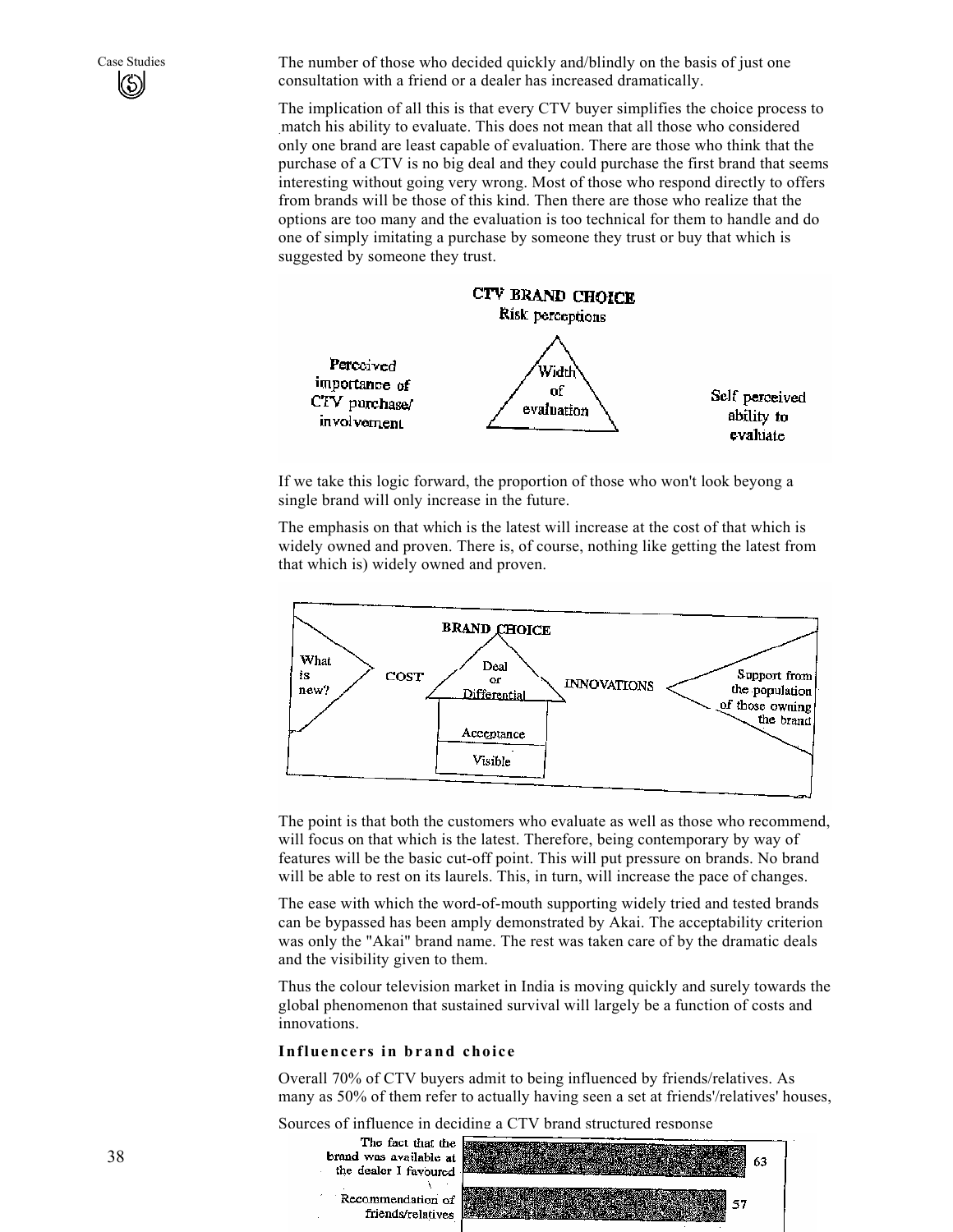| dealer I favoured                                         |
|-----------------------------------------------------------|
| Recommendation of<br>friends/relatives                    |
| Recommendation of<br>dealers                              |
| Features of the brand<br>seen/expalined at the<br>dealers |
| Features of the brands<br>high lighted in the ads         |
| Recommendation of                                         |

technically knowledeab

The dealers possibly have become even more important than in 1995. As many as 60% of the customers report being overtly influenced by dealers. Some 50% of the buyers refer to being influenced by the features of the brand as seen at the dealer outlet.

In other words, virtually all the buyers are influenced by what they have actually seen of the brand either at friends' /relatives' houses or at the dealer outlets.

Sources of information used in evaluating brands



As far as advertisements go, 48% of the buyers admit to being influenced substantially by what they see in the advertisements. But this is the direct influence of the advertisements.

A sizeable proportion of recent buyers have been influenced to buy new brands by friends/relatives. The brand recommended is not always the one owned by friends/ relatives. Even otherwise how did the friends/relatives land up buying a new brand? The point is that there is direct and indirect evidence to indicate that the influence of advertisements is substantially more than 48%, if we take the indirect influence also into account.

Thus we have a situation where a CTV brand will have to consciously enlist the support from advertisements, dealers and the word-of-mouth channels. Over the medium term, the role of advertising will get accentuated because of the following reasons:

- a) Innovations in terms of features will need to be presented to buyers and influentials continuously, for brands to retain their status. Given the intensity of competition, one-upmanship on this account will become the foundation of premium brand strategy.
- b) Deals/offers/schemes will continue to dominate in selling the brands/models in the

volume segments. Though the room to come up with dramatic schemes/offers will shrink, the customer and dealer expectations, the desire to exploit a proven formula

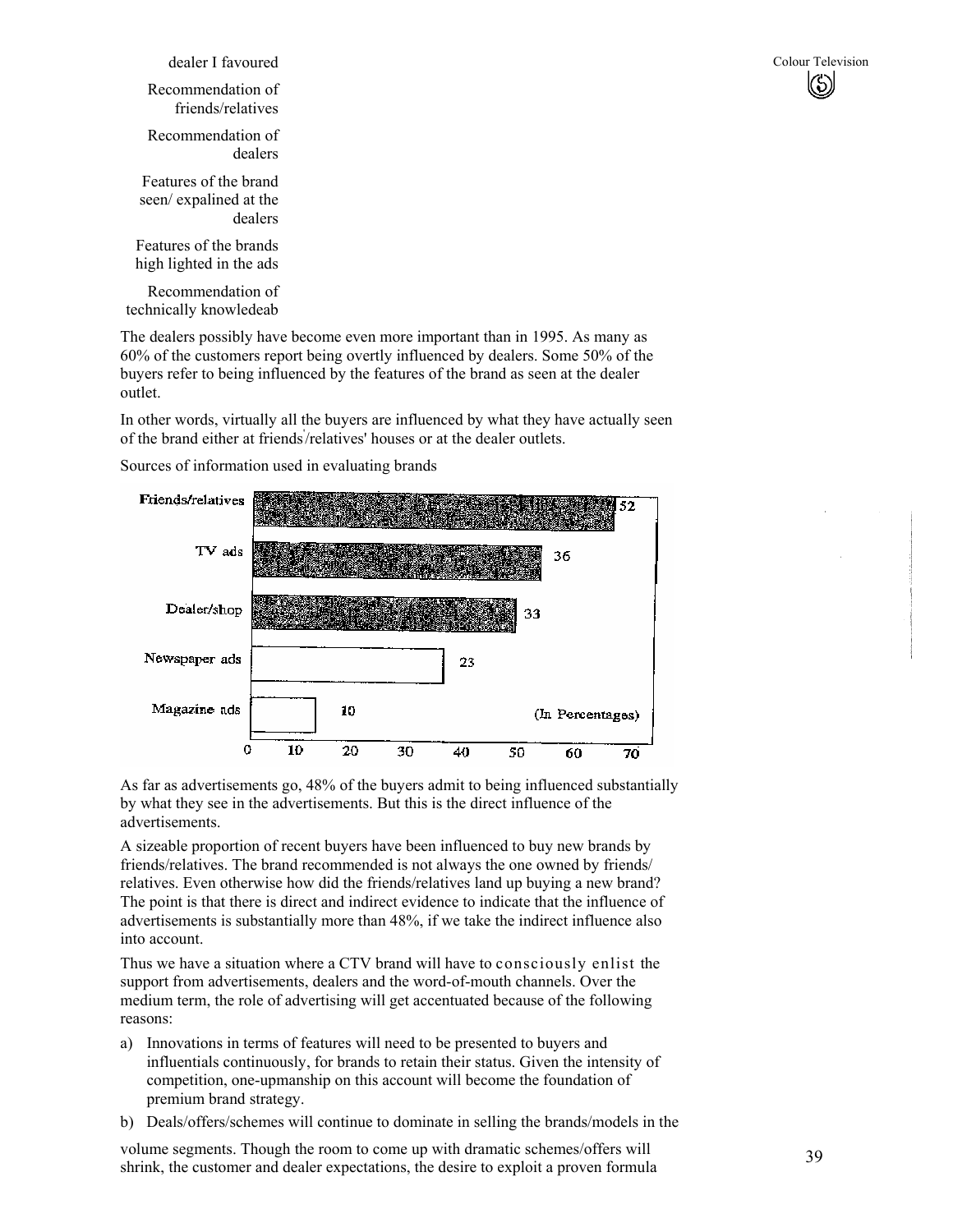Case Studies for selling and the competitive pressure will keep it going full' blast atleast for the next one year. The returns, however, will definitely not match ' what was seen in 1997-98.

> All this will increase the dependence of customers on advertising. Given the need for details and hard copy, the importance of press advertising will increase further.

#### **Price/discounts/exchange/gift offers**

The most remarkable finding from the study is that nearly 90% of the respondents referred to price, discounts, exchange or gift offers as being involved in their purchases. This is definitely not a sudden development. That prices/discounts/offers vary across dealers has been known so widely that even villagers would refer to the price differences that there will be among dealers in a city and across different centres. Therefore, the difference now is that many brands have taken the discretion out of the hands of the dealers by offering such things directly to customers.

Scheme and offers utilized in the purchase of CTVs



The implication is that it will be virtually impossible for a brand to survive without being active on this aspect of marketing:

The reference to prices varies across customers. The reference to "low prices" could be because of discounts or because a set is priced low. The same is applicable to the reference to attractive/reasonable price except that it is with r ef er ee to what is being bought and could apply even to a premium brand. But the very fact that a Sony or Panasonic or Samsung is referred to in this context implies a " special price" or discount.

That very few CTVs get sold at their MRP has always been widely known. The only point here is that we have a quantification of it.

#### **Brand choice considerations**

The looks of a colour television set has always been a major consideration in its choice. The current study shows that it is the most consideration in brand choice. In the open ended format, at 66%, this is the most- frequently mentioned attribute in brand choice. In response to the structured question, 64% of the respondents said that they were most influenced by exceptional looks of the set. If we take "most influenced" and " considerably influenced" responses together, it adds upto 80%.

65% of the respondents have associated outstanding looks with the brand bought, in the differentiation ratio analysis. Evidently many of the buyers see more than one brand

satisfying this criterion. But it is still among the top six criteria in terms of salience.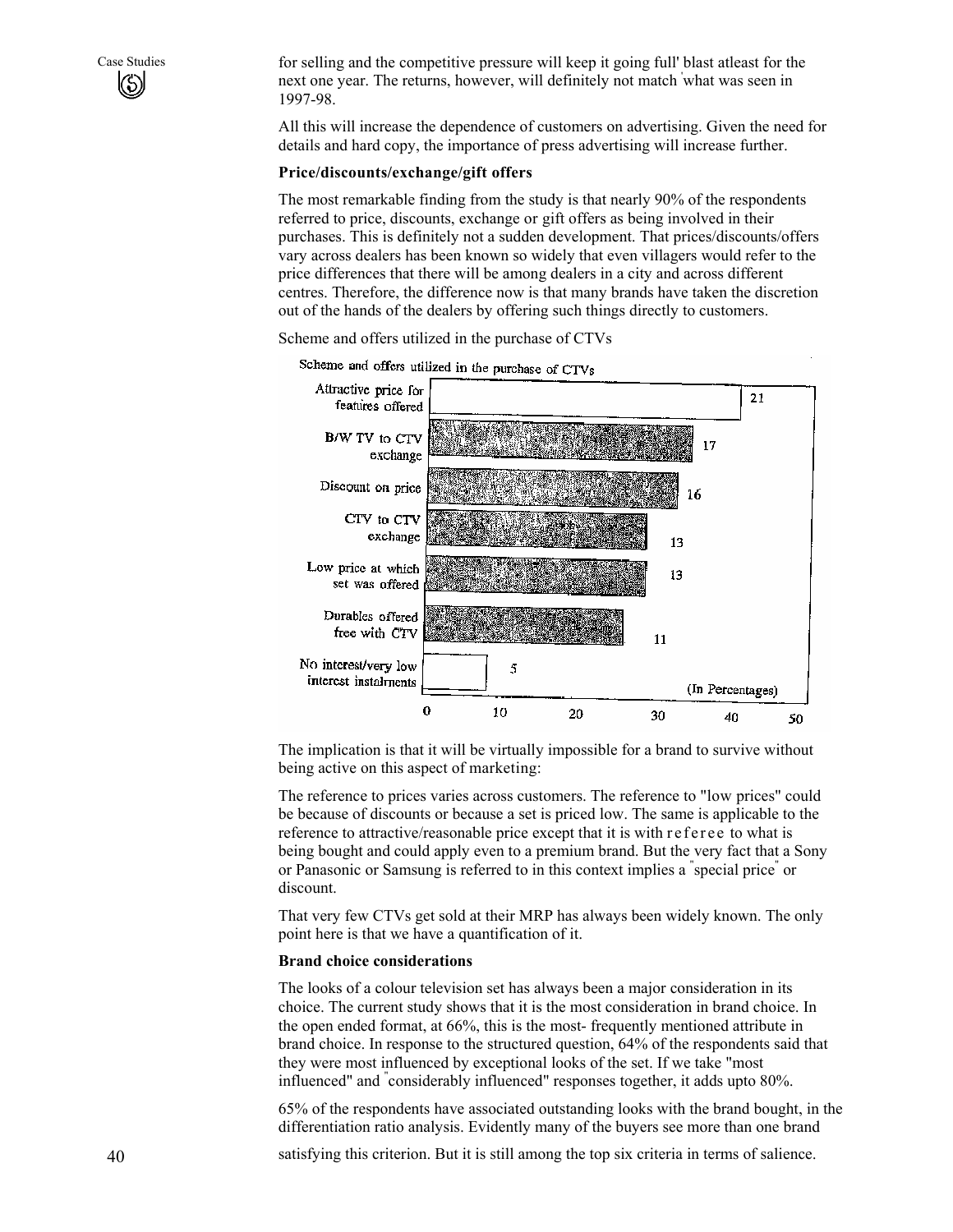And among those criteria which the Customer can directly see and judge, this is the Colour Television most salient. It would appear that Seeing has the most to do with believing in CTV brand choice.

The implication is that a set must look good to be considered for choice by most of the CTV buyers and in a large number of cases exceptional looks makes the difference in choosing from among several sets which are otherwise closely matched.

The importance of exceptional looks on brand choice can be summarised by the structured rating given to it as, by far, the highest for any factor at 1.5, as against the rating of 1.2 for the second rated criterion.

Interestingly, the second most frequently mentioned consideration in brand choice, by way of unaided responses, is the "good sound quality". Good sound has always been a major issue in brand choice. However, the fact that it is spontaneously being mentioned more often than picture quality emphasizes its status in brand choice. This is not to say that picture quality is not important. It is. However there is an element of taking its importance for granted. It is also possible that distinctiveness of brands on picture quality is not being communicated as clearly as it is being done in the case of sound. Thus the point is that distinctiveness on sound is clearly perceived and consciously sought.

An advanced sound system is associated with the brand they bought by 60% of the respondents, making it one of the most relevant criterion in brand choice. It is also among the top ten criteria in terms of salience.

Picture quality, obviously, is a major issue still. At 56% it is the most fequently mentioned factor in brand choice. For a customer, differences in picture quality would be hard to discern. So the customer assumes that if the brand is outstanding on the other criteria it will be so on picture quality.

The above conclusion is supported by the fact that excellent picture quality is the criterion that is most associated with the brand that is ranked as the best.

"Excellent picture quality" is also among the most salient along with " outstanding looks" in ranking a brand as the best. Interestingly, the buyers tend to put price, looks and advanced features ahead of picture quality in deciding on the brand to buy. However, picture quality is still among the top ten criteria by way of salience even for the brand that is bought. In other words, the choice set of brands would clearly include only those whose picture quality is considered to be good, if not the best.

It is interesting to note that as in the earlier studies, the emphasis in the North is on " natural/good colour" and not on picture quality whereas in the South it is on picture quality. Elsewhere, both are emphasized about equally. It is important to keep this consideration in mind in communication.

A remarkable finding in this regard is that as many as 44% of the buyers have mentioned " more number of channels" as a major consideration in brand choice. Clearly there is an acute perception that the number of channel options available in the country is growing dramatically. Therefore, the more number of channels, the safer the buyer feels about his set not getting outdated fast. The indication is that more number of channels also signify a more advanced set.

Therefore, as in the case of many features, the issue is not really of how many channels really make sense in a particular context. The issue is, if the number of channels on *your set is less than what it is in the case of other brands, your set is likely to be seen as technologically inferior and vice versa.* 

The next most frequently mentioned factor in brand choice is the remote control. As an unaided response it is mentioned more frequently than even reputation of the company. The point, therefore, is that the remote control is a major consideration and the capability of the remote control will again have an impact on the perception of how advanced the set is.

It should be noted here that while respondents have mentioned 17 different features, unaided, as those that they took into account in brand choice, the list is by no means exhaustive nor is the hierarchy by way of frequencies sacrosanct in defining the relative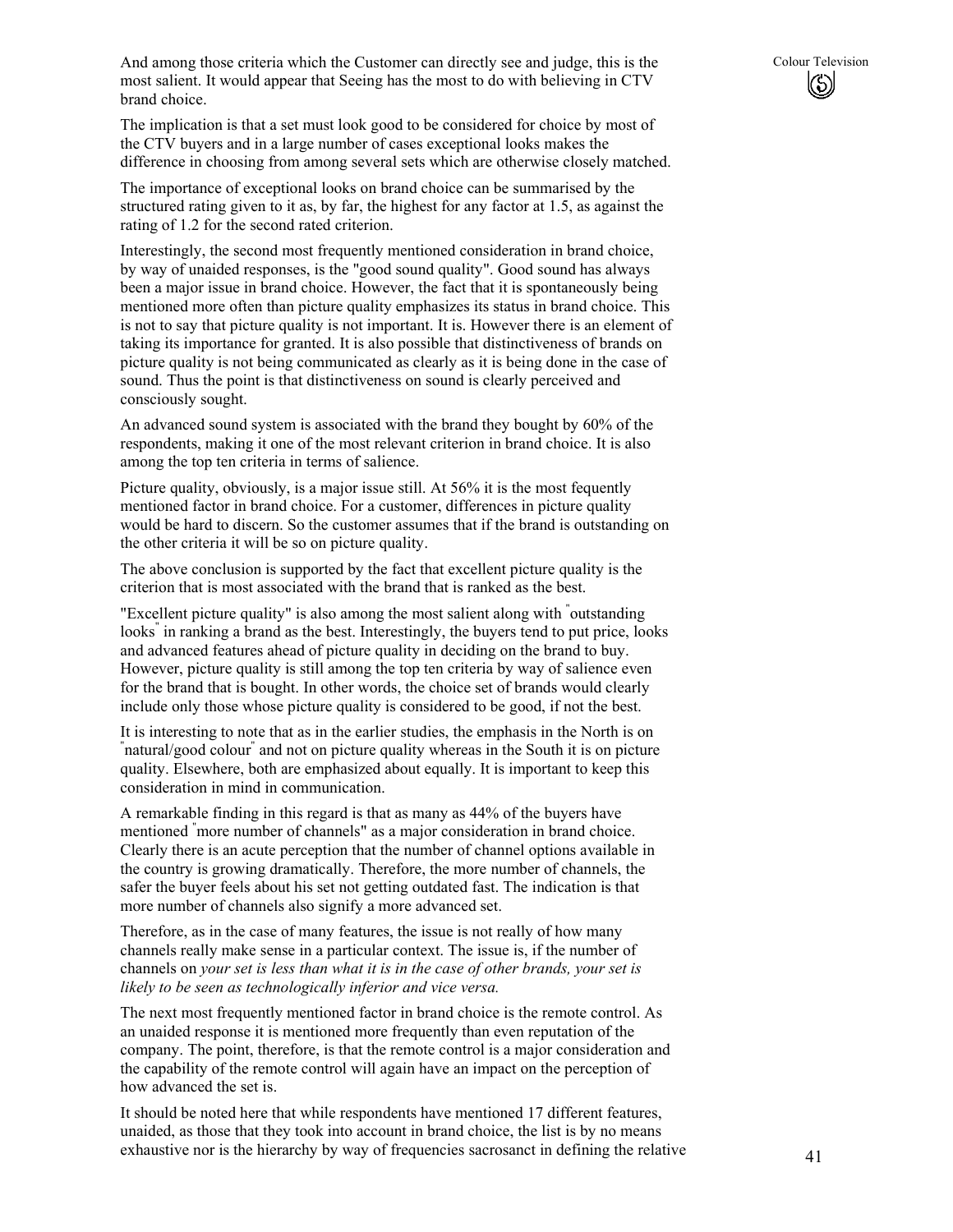

SALTENCE OF CRITERIA USED IN THE RANKING OF CTV BRANDS

Case Studies

Collaboration with a reputed Company Altractive price for features offered Recommended by friends/relatives Sensible brand for people like us Known for its exceptional quality Super picture tabe technology Latest technology in the world Owned by many whom I know Attractive exchange/gift offers Auractive instalment schemes The best brand in the world Everyone arond is buying it Recommended by dealers Excellent picture quality Advanced spund system Largest selling colour TV Vary frequently advertised The best advertisements The best dealers stock it Long lasting/durable Easy to get it repaired Outstanding looks Advanced features Exiciting brand Lowest prices CTV **Trouble** free **Trusted name** Latest models Prestigeous Imported sets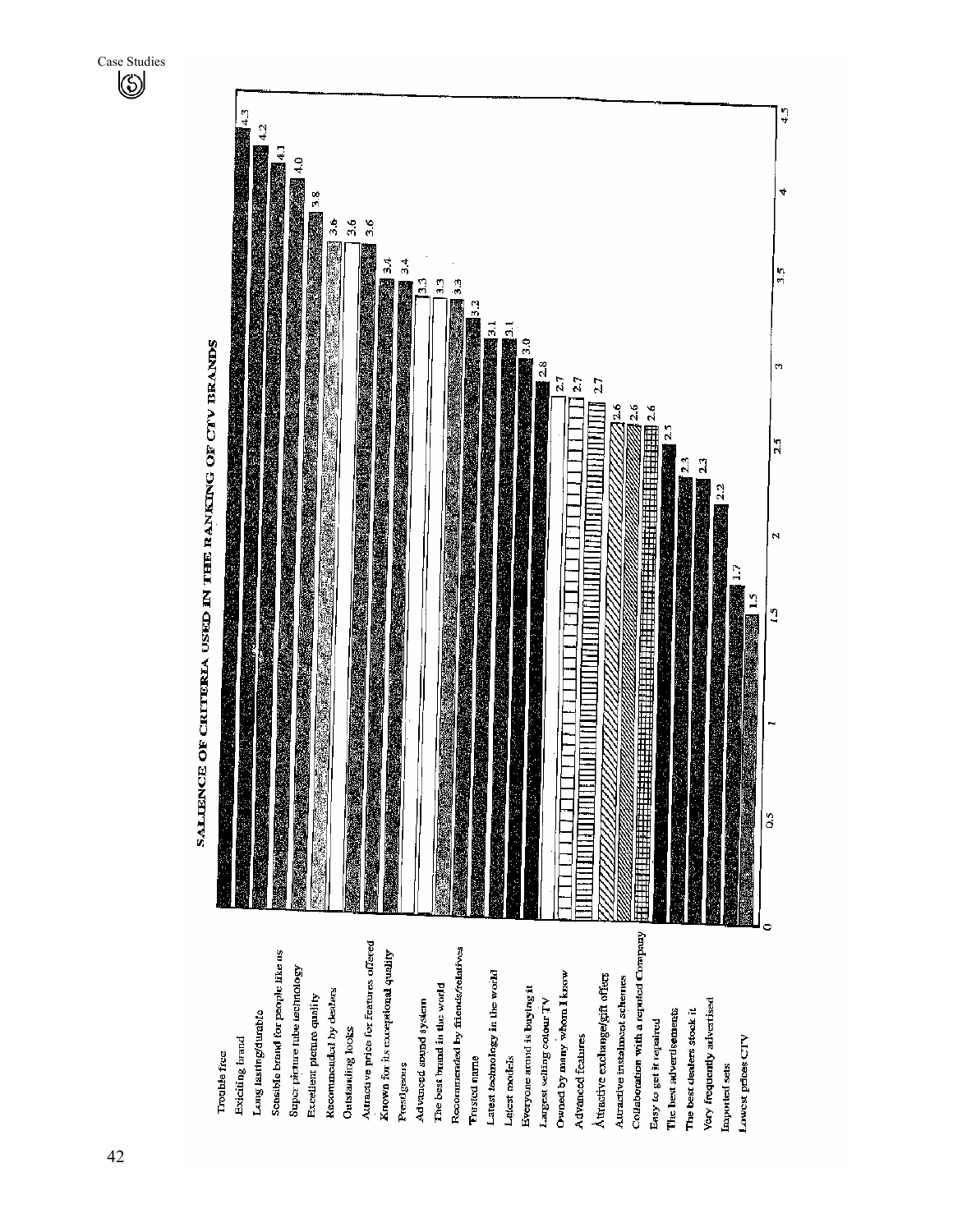

**SALENCE OF CRITERIA IN CHOOSING THE BRAND TO BUY** 

43

our Television  $\circledS$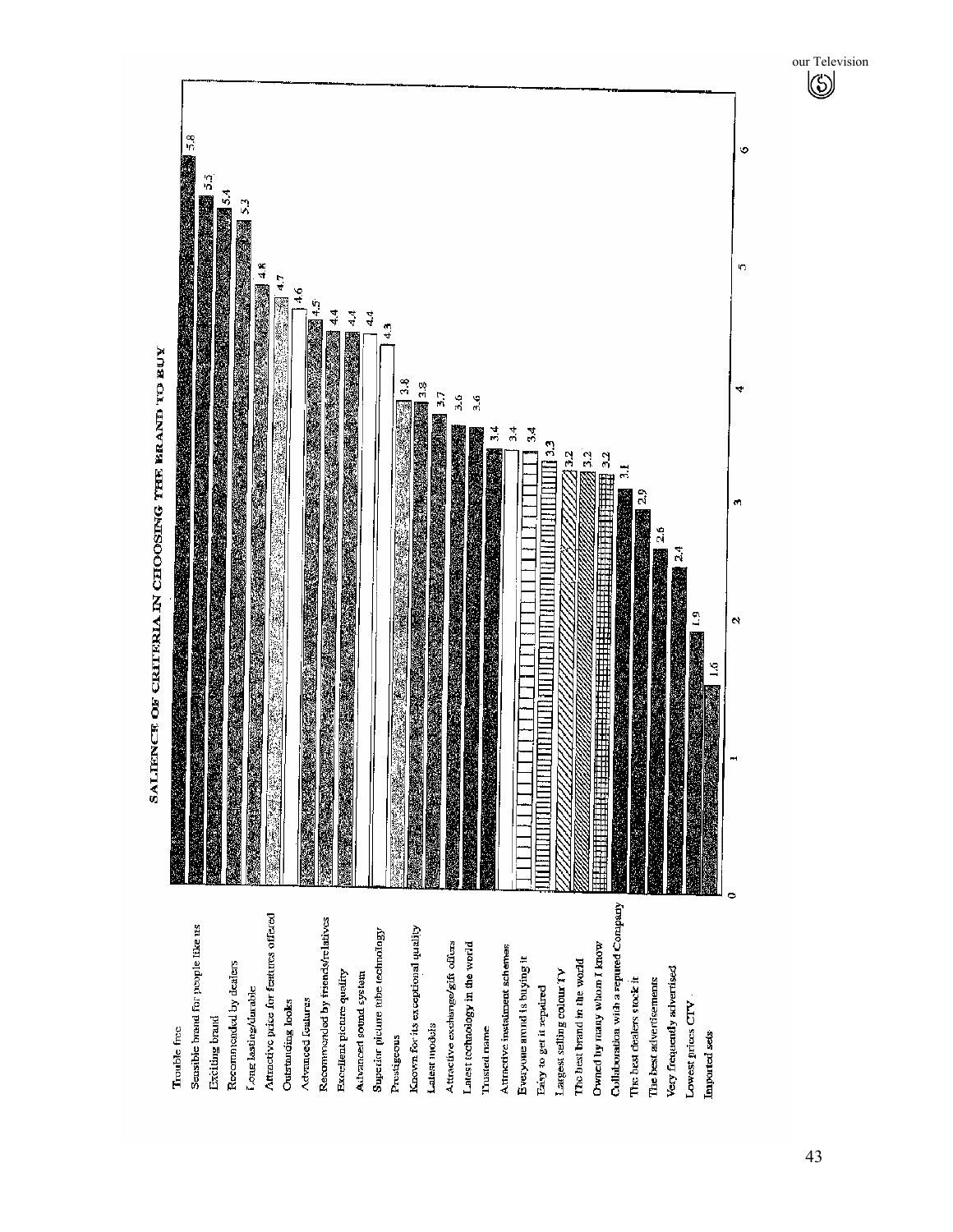Case Studies importance. A large proportion of respondents do not recall specific features at all. Even those who recall, recall just one or two that occurs to them at the moment. Finally we have a substantial proportion of those who simply club all the features. Therefore, the only conclusions that we can draw here are:

- a) A number of features, beyond those which are basic, influence brand choice.
- b) Specific features such as number of channels and the kind of remote control provided are recalled often enough to be seen as a part of basic evaluation.
- c) While a large number of features are not recalled readily, their influence is obvious in summary evaluation as having "advanced features" , "latest technology" , etc.

In order to get a fix on the relative importance of various factors in brand choice a simple index has been developed, using the figures pertaining to each of them in the open-ended and structured formats. The hierarchy that emerges is given in the chart.

The CTV buyer today is clearly ambivalent. He knows that there are extremely attractive options available to him but he should be buying something sensible. But given the incredible range of options available to him there is an almost equal pull on him to buy a brand which is exciting.

Sensible <-------------------------> Exciting

Clearly a brand which resolves the dilemma the most successfully will address the largest number of buyers. So the challenge before the CTV companies is to offer something sensible which is also exciting.

*Interestingly, confidence in the reliability of the set that is bought is paramount in the ultimate brand choice. This is evident if we look at the salience figures which really refer to the way that the buyer differentiated the brand he bought from the, other brands.* 

The reason why reliability (being trouble free) does not figure so prominently in the overall index of importance is because it is not mentioned very often in an unaided context. This happens then the particular attribute is assumed to be there in all brands which are evaluated to be good, based on the other criteria.

Thus the brand choice consideration that we need to keep in mind is as follows:

#### **Influences**

The reason why reability (being trouble free) does figure so prominently in the overall index of importance is because it is not mentiond very often in an unaided contexts. This happen then the particular attribute is assumed to be there in all brands which are evaluated to be good based on the other criteria.

4

- 1. Brand being available with the favoured dealer
- 2. Seeing the performance of the brand in friend' s/relatives' house
- 3. Seeing the brand among people around
- 4. Recommendation of friends/relatives
- 5. Recommendation of dealer

#### **Brand image**

- 1. Sensible brand for those like us
- 2. Exciting brand
- 3. Prestigious
- 4. Reliable
- 5. Reputed
- 6. The best brand
- 7. Easy to get repaired
- 8. The largest selling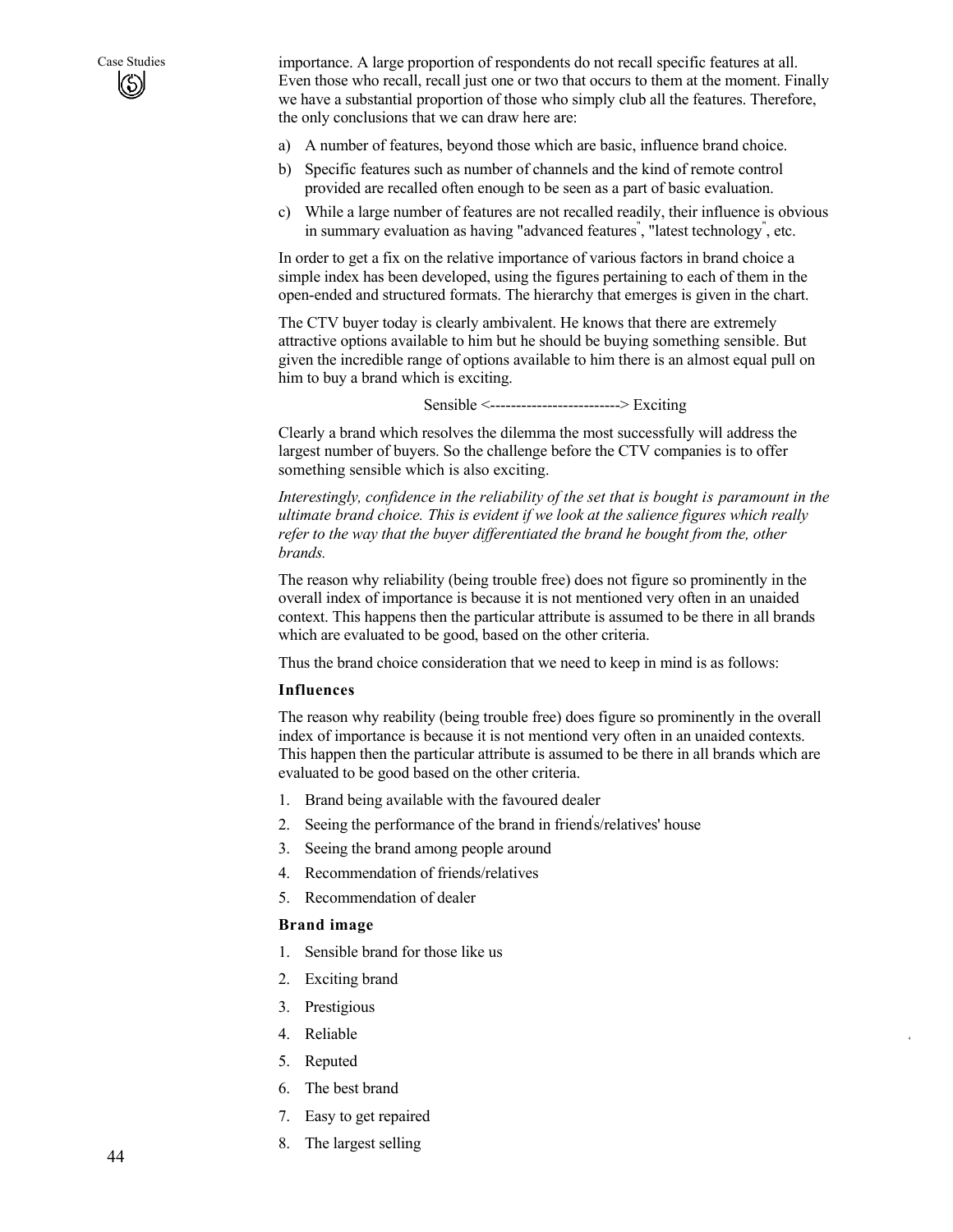#### **Brand features** Colour Television **Colour Television**

(ර්)

- 1. Outstanding looks
- 2. Superior picture tube technology.
- 3. Good sound
- 4. Picture quality/colour
- 5. Durable/long lasting
- 6. Reasonable/low price
- 7. Advanced features

If, we juxtapose the. above against the marketing activities of the companies, *it is evident that a vast space in terms of the way customers view brands is not addressed at all.And, if these dimensions are associated with brands now, it is because, in the absence of explicit communication, the buyers are forced to assume these features*.

The challenge will be to make reliability, durability, etc. exciting as dimensions of technology.

Similarly, the ease of getting repaired is a very major issue and a definite armour in the marketing of popular existing brands against the new brands. The challenge here again is to offer it as additional value without diluting the basic platform.

### **Trade-offs in brand choice**

Given the desire of so many to buy a sensible brand it is natural that the brand which is bought is not always that which is seen as the best. Many buyers do exihibit their loyalty to the brand that they bought by ranking them as the best. But there are a sufficient number of them who concede that there are brands available which are superior to what they have bought. These people give us an idea of the trade offs that they make.

On relevance, the most obvious trade-off is to forego the brand which is the best in the world for something which is very attractively priced for the features that are offered. It is important to see the complete implications of this trade-off. Most of the buyers, would forego the best and pick up that which offers the best combination of price and features.

Clearly, there will be a range of "price-featuies" bands. Therefore, the ideal strategy would be to have offerings in each of these bands to ensure that all the segments are addressed. One could always have a niche strategy where we strive to excel only in specific bands. However, we would need to reach certain thresholds by way of volumes, if the necessary conditions are to be met and the brand is to enter the choice set. It should also be noted that the approach to necessary conditions will vary depending on the specific "price features" band addressed The higher this level, the more will the brand need to approach being the best.

Whatever be the "price-features" band, the minimum criteria to be met are:

- 1. Excellent picture quality
- 2. Durability
- 3. Being exciting
- 4. Good/frequent advertising
- 5. Collaboration with an international company

The importance of excellent picture quality can be gauged by the fact that it is the most relevant criterion to rank a brand as the best as well as to choose the brand for purchase. The salience of this has been eroded because the brands have not been able to establish. a differential on this clearly. However, that does not mean that the potential does not exist.

In this context, it is interesting to juxtapose the criteria of relevance which are most different between the brand bought and that which is ranked first.

Many CTV buyers would compromise a little on name, quality, prestige and technology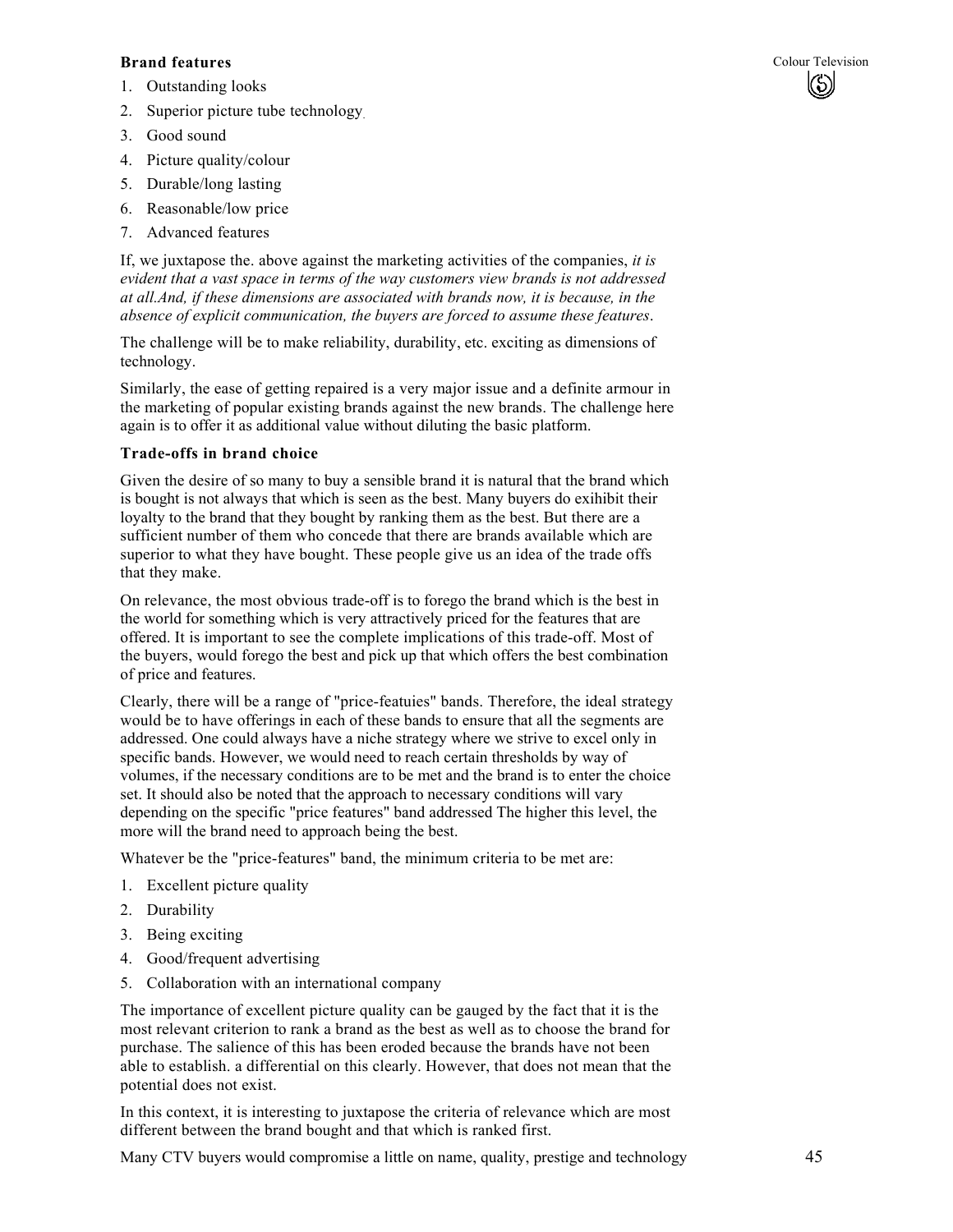Case Studies *to go in for that which is recommended by dealers, something sensible, low priced, recommended by friends/relatives and that which offers an attractive exchange scheme*.,

> It should be noted that the gap between the, best and that which is bought is narrow except for two criteria. And to compensate for this gap, the brand that is bought has a whole lot going for it by way of price, support of influentials, reach, exchange offers, etc. In other words, a brand has to be very close to the best to be considered for purchase. And it needs to have a lot of other things going for it to compensate for that small gap.

> If we go by salience, the gap between the best ranked brand and that which is bought widens dramatically. Salience refers to the characteristics that the brand has, that others don't. Evidently, the brand bought does not match the 1st ranked brand on many of these criteria. But, here again, the key trade-off is on being the best and being recommended by dealers.

It is remarkable that compromises are made on so many factors of salience in the purchase of a CTV brand. The factors going for the brand that is bought are:

- 1. Recommended by dealer
- 2. Sensible brand for people like us
- 3. Very attractively priced for the features that it offers
- 4. Recommended by friends/relatives
- 5. Exceptionally attractive exchange/gift offer

In terms of salience, the only aspect on which the buyers do not compromise is on reliability (being trouble free).

Overall, 31% of all respondents recall Amitabh Bachan in the BPL ads, making it, by far, the most recalled element in CTV advertising. The recall of the laughing Devil of Onida, at 18%, is the second most frequently recalled element. The third most frequenly recalled element is the elephant in the BPL ad. The fourth most recalled element is "*Believe in the best*". "Owners pride - Neighbours envy" and Tendulkar endoring Phillips are the other significant elements of CTV advertising that are recalled by the recent buyers.

The dominance of BPL in CTV image advertising is emphasized by not only the preeminence of Amitabh Bachan in real]. Of the top six distinctive elements recalled, three are from BPL, two from Onida and one from Philips.

The other finding is that the rest of image advertising seems to have been largely devoid of enduring distinctiveness.

How much of this advertising, most of which is image-oriented, made a difference to the sales would, of course, be impossible to say. However, there is absolutely , no doubt that they provided visibility to the brands and reinforced awareness and image.

#### **Brand perceptions**

When asked to comment on the CTV brands, the basic yardstick is by way of being a 'reputed company or a foreign/international company.

BPL is the brand which is most associated with "reputed company" at 32%. *But very few associate it with a foreign/international company. Sony is the company which has been described most frequently (21%) as a foreign company. The brand that is associated most spontaneously with reputed company, after BPL, is Videocon at 21%. Philips at 19% and Onida with 19% are the others as a reputed company as it is as a foreign company. Panasonic runs Sony very close on this. This is followed by Samsung, Thomson and Akai. LG, Daewoo, Grundig, Toshiba and even Shivaki are clearly seen as foreign. Interestingly, Sharp is more associated with being a "reputed company" than a foreign company.* 

Thus there is clear dichotomy in trhe minds of CTV buyers by way of a reputed Indian company and a foreign company. Another interesting finding is that not all foreign companies are referred, to as reputed, BPL is far ahead of the other brands by way of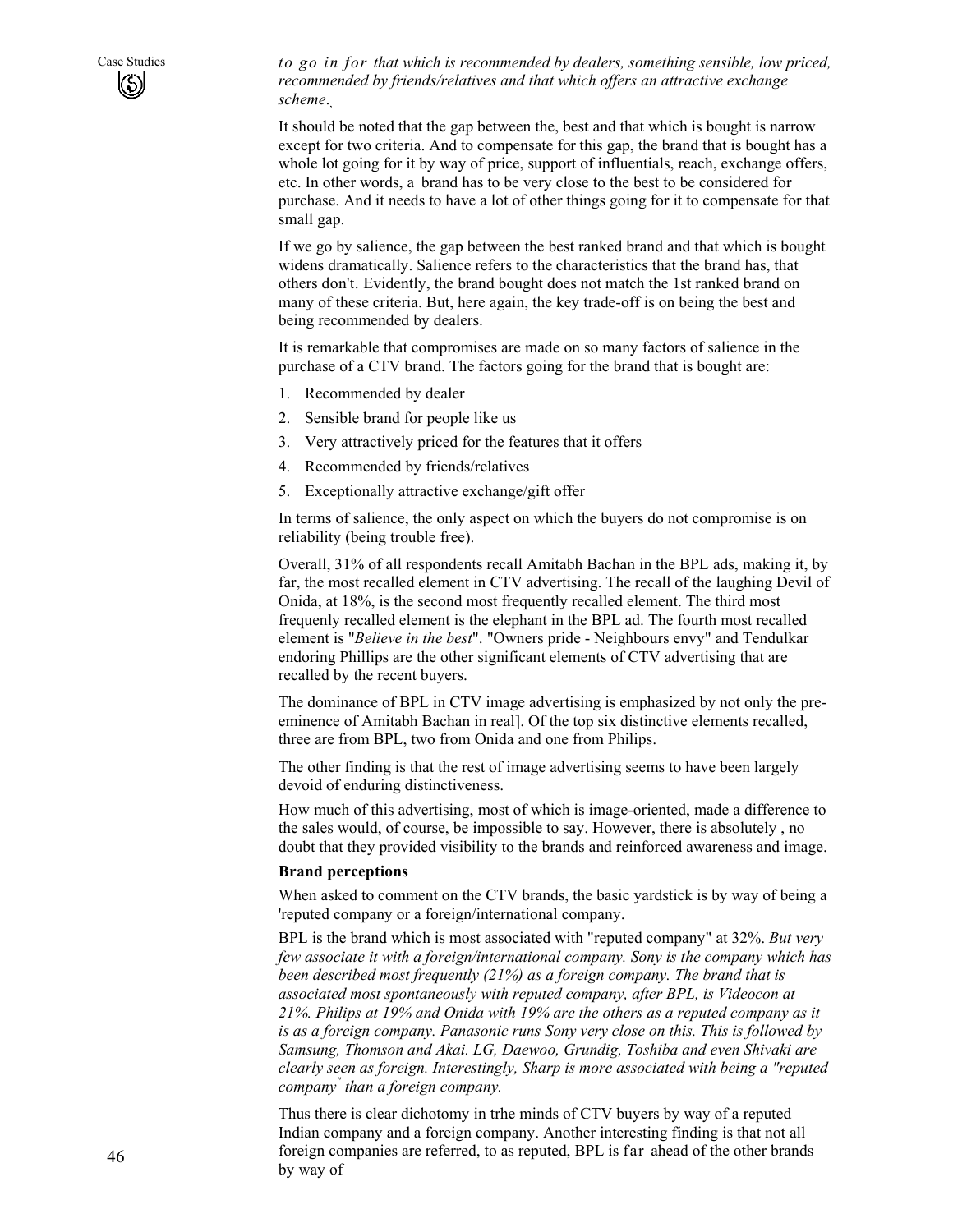spontaneous association with good picture quality; at 17%. Despite its much smaller Colour Television overall domain, Sony is second placed, at 12%, along with Onida. The implication is that Sony has a distinct positioning as a reputed foreign brand with superior picture quality. This becomes evident when we see that Panasonic, which otherwise matches Sony, is only bunched along with Thomson, Akai and Samsung on this.

The fact that Thomson and Akai match Panasonic and Samsung, atleast in spontaneous associations on picture quality, indicated that these brands are positioned' just below the pinnacle by a significant proportion of buyers. With this  $\frac{1}{2}$ almost the best" positioning it is now only a question of expanding this base for these brands.

The other distinctive associations are widely held perceptions that Philips is an " old establishment" which will cut both ways for Philips, depending on how they handle things.

*Philips also is the most frequently seen as the manufacturer of other electronic products.* The other significant brands in this regard are Panasonic, BPL and Videocon, Samsung, LG and Daewoo have associations of being new companies. While Akai, Thomson and Grundig also figure in this regard, it is not as much.

Videocon has a higher spontaneous association with lower price and LG has a slightly higher association with latest technology.

#### **Status of brands on choice considerations**

The general finding is that most of the buyers tend to associate most of the positive aspects with the brand that they buy. This is natural considering that all of them expect that the brand that they buy satisfies a host of necessary conditions and believe that the trade-offs that they are making are marginal.

Therefore, to establish the distinctiveness of brands, we go by emphasis, by way of deviation from the averages.

#### *Interestingly, BPL is positioned almost exactly on the mean values across most of the dimensions. This probably refers to the best balance of factors as of now.*

Sleek/attractive models have been a major selling point of Korean brands. For example, 85% of the Daewoo buyers, 76% of LG buyers and 70% of Samsung buyers have specified this unaided. Considering the tremendous importance of "exceptional looks" in brand choice, these brands have clearly targetted the prime consideration, head-on, with their range. To some extent, the same applies to Panasonic, Sony and Sharp. Interestingly, Texla also sells on the sleekness of its models. The moot question, of course, is the proportion of the total population which feels that the models of a particular brand are sleek.

As mentioned earlier, good sound quality has been pushed into a position of preeminence because of the sustained emphasis on this differential by so many. of the brands. But, the above average association in this context is only with Sony and Panasonic. This is, perhaps, related to the widely known premium positions that these brands occupy in the audio field.

Interestingly, the " audio company" Philips, has a below average association on sound quality of its CTV sets.

Picture quality is clearly the prime necessary and sufficient condition in the choice of CTVs. The brands that excel on this are Thomson, Sony and Sharp. All the Korean brands are above average on this. It is not so in the case of Akai.

Among the Indian majors, Videcon's association with picture quality, at 48%, is way below the average of 56%. The lowest is for Texla at 26%. As mentioned elsewhere, between the North and the South, picture quality is described in terms of natural/good colours in the North and in terms of clarity in the South. Samsung is clearly more dominant in the North as its association with natural/good colours is substantially above average.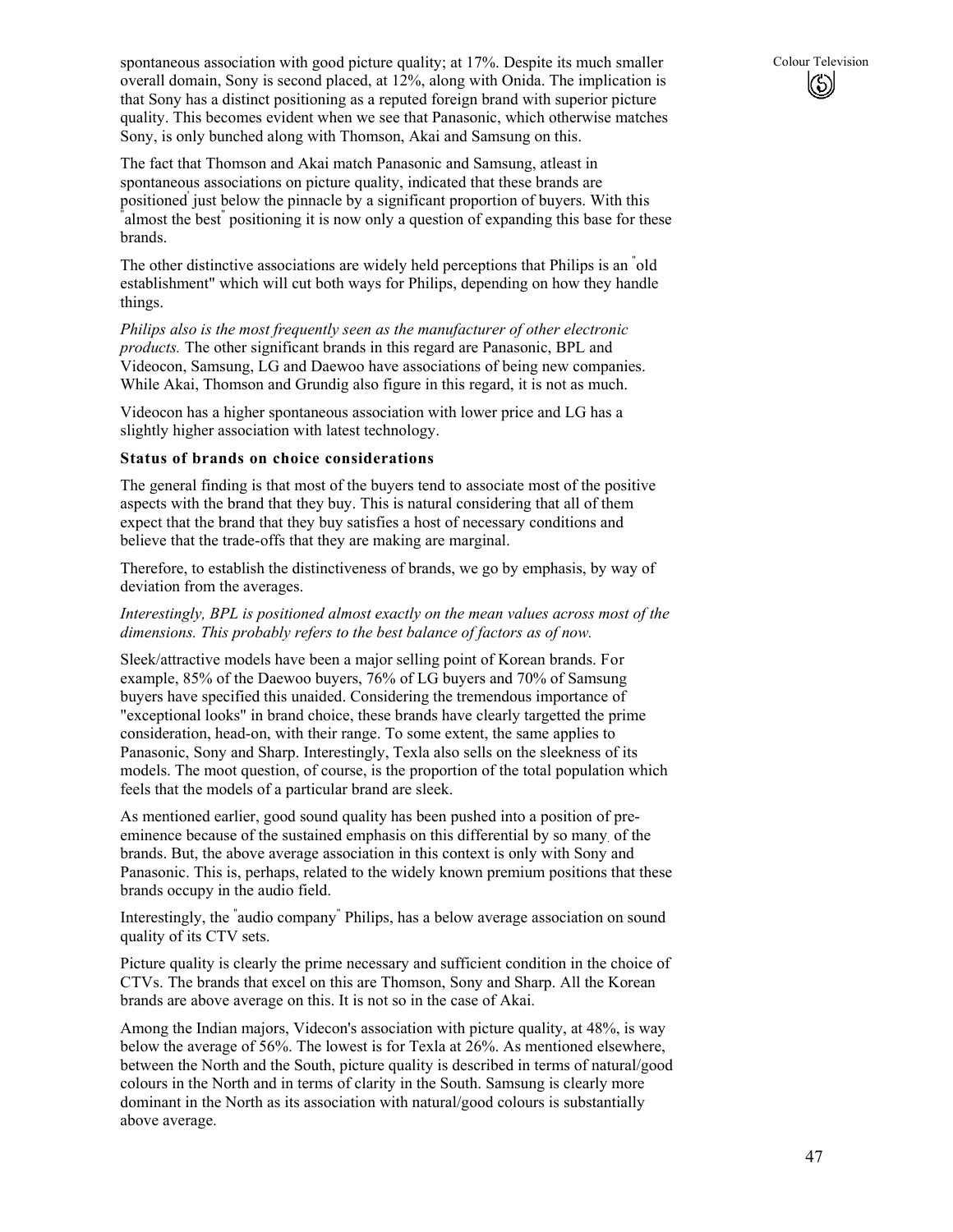#### Case Studies **Brand preference**

44% of the CTV buyers across the country seriously consider BPL for purchase. No other CTV brand comes anywhere close to this figure. Videocon is second placed at 25% followed by Onida at 22%



At the next level, there are Sony (15%), Philips (15%), Akai (14%) and Samsung (12%). Thomson (7%), Panasonic (7%) and Sharp (6%) occupy the third rung.

Despite the dominance of BPL as the favoured brand, the best CTV brand, by far, is clearly Sony. When asked as to the brand that they would buy if price was not a consideration, 20% of all CTV buyers said that they would buy Sony. This finding is remarkable because it covers CTV buyers across the whole country, reaching into small towns and villages, and there are 14 other contenders including such widely known brands as BPL, Videocon, Onida, etc.



This measure also points to the kind of loyality that BPL enjoys. Despite its clearly identified position as an Indian brand and despite the wide awareness of so many of the foreign brands, 14% of all CTV buyers rate BPL as the brand that they would buy even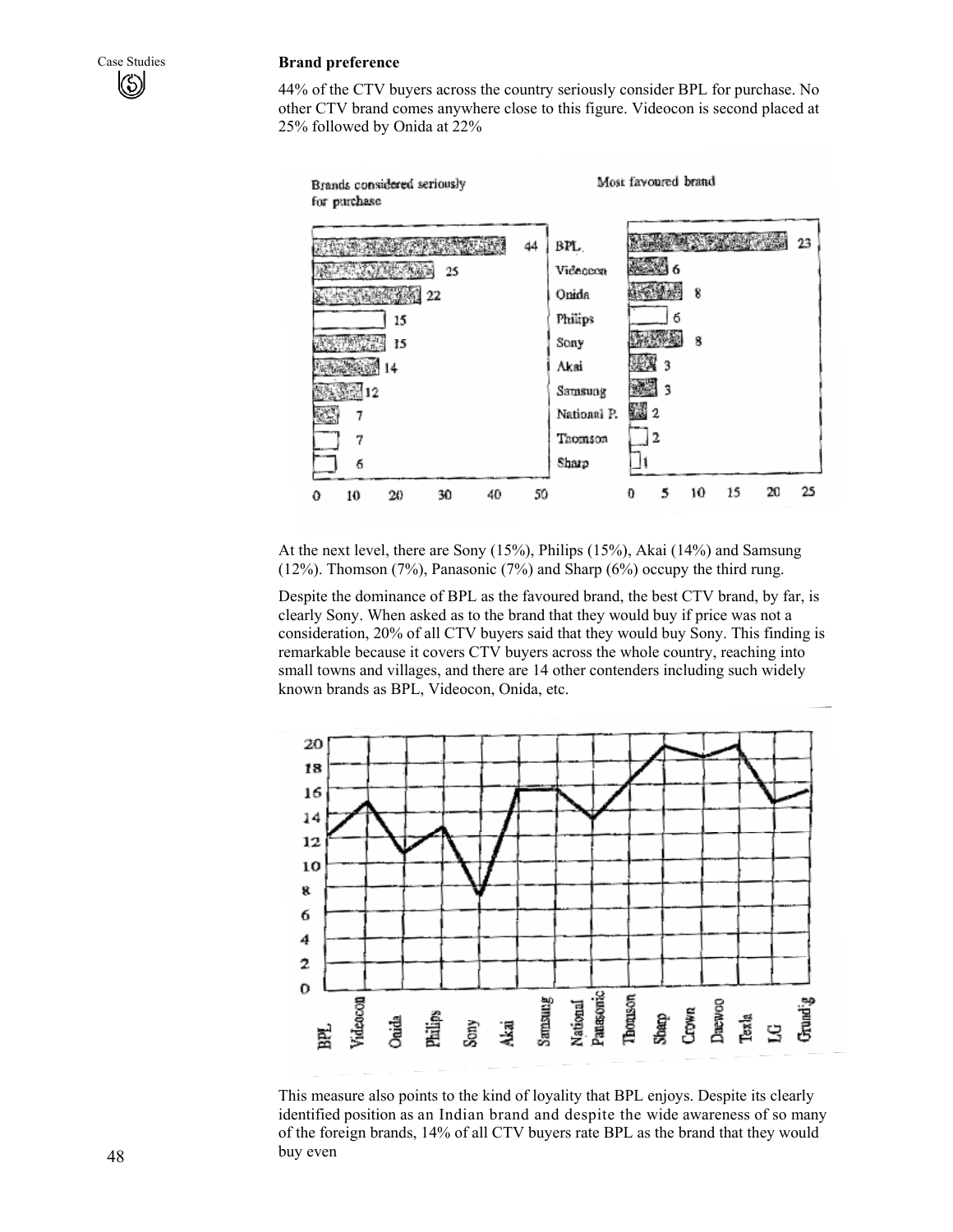if price was not a consideration. Besides Sony and BPL, no other brand, Indian or Colour Television foreign, has a double digit following.

Brand preference is only a necessary condition. Ultimately, it is the conversion of this preference into actual purchase that really matters.

Interestingly, the brands with the best conversion ratios are Crown, Texla and Daewoo. These large conversion ratios are misleading because it is on a small base of those who have seriously considered these brands.

Among the first level brands, in terms of awareness and being considered, the best conversion ratio is registered by Videocon, at 64%. Onida has the lowest at 45%, BPL does just a little better at 48%.



Ratio of % who purchased the brand / % who seriously considered the brand

The challenge before both BPL and Onida is to improve the conversion ratio and approach Videocon's levels. For BPL, ,a conversion of 64% would mean a market share of 28%, but given the kind of competition that it faces, that will be a stupendous task to achieve. However, it is in the realm of the possible. The requirement would be to plug every possible gap in the range, price, distribution and tractical elements.

Given the backdrop of Onida's image and the greater degree of competition that it faces, it seems natural that it should have a lower conversion ratio. But as we shall see later, the premium image of Onida is a thing of the past. Today it competes with BPL on' the one hand and Videocon, and Philips on the other. Therefore, the lower conversion is a definite sign of weakness on the parameters mentioned above.

Philips, with a conversion percentage of 53%, is in the same boat as Onida.

Akai and Samsung, at the second level, have excellent conversion figures, at 69%. What this actually means is that their domain is largely confined to the core. Given their sizeable shares, it indicates ' a very strong core. That makes them stronger brands and indicates greater room for growth.

#### **Differenentiation Ratio Analysis**

For each brand the differentiation ratio is calculated only on the base of those who comment on it. That is, the fact that a brand is widely known by itself does not bias the findings. However, there is a "Halo" effect whereby for highly popular brands some of the respondent tend to associate all things positive with the brand that they favour irrespective of whether it is relevant or not. Therefore, we' ll see such things as a wholly Indian brand getting a rating as a foreign brand, etc. Therefore, to make sense of the findings, we need to look at the ratings of a brand across criteria as well as the rating on a criteria across brands.

 $\left(\!\!\left\langle\!\cdot\!\right\rangle\!\right)$